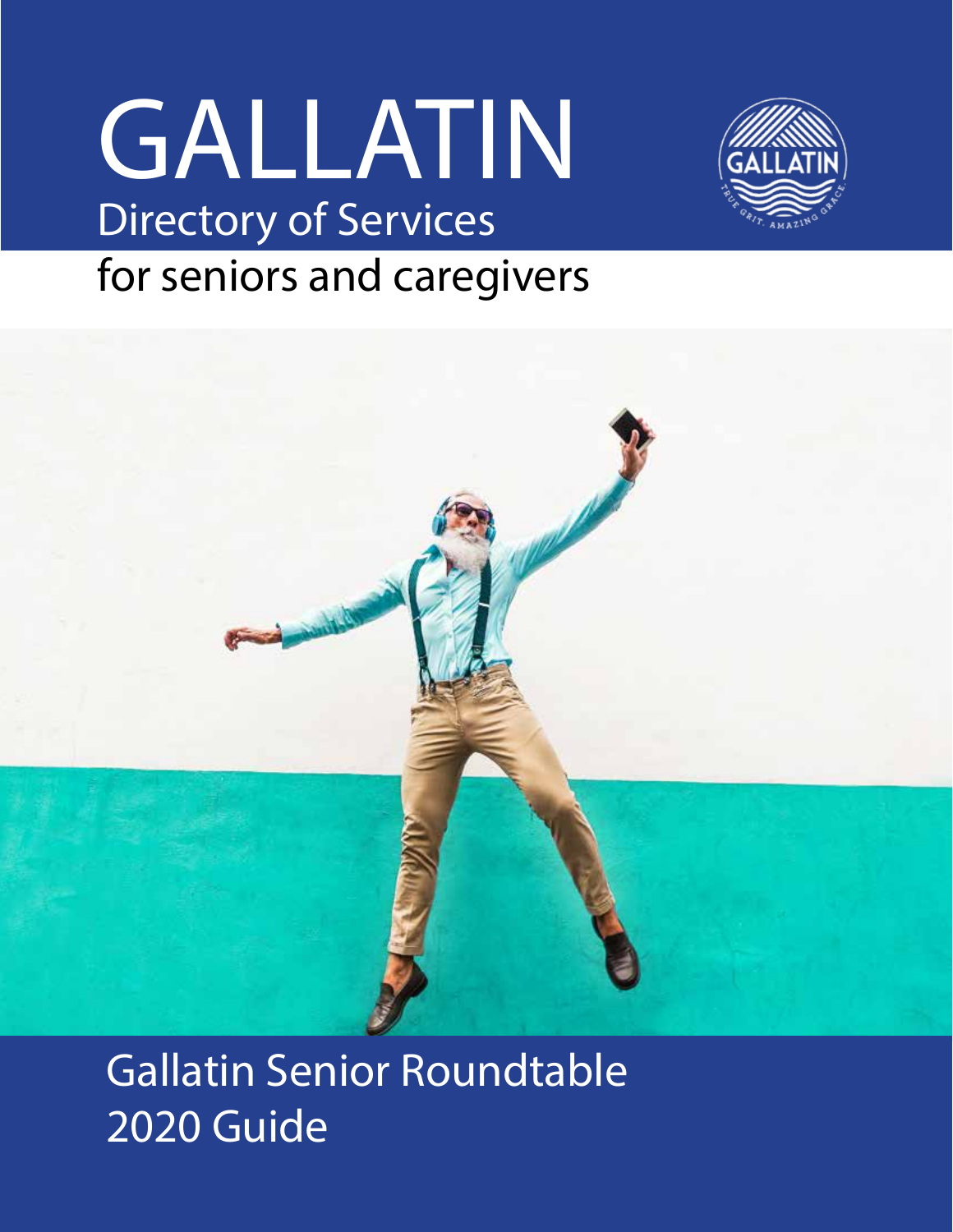| <b>ACTIVITIES &amp; EDUCATION</b> |  |
|-----------------------------------|--|
| <b>Civic Center</b>               |  |

210 Albert Gallatin Avenue, Gallatin, TN www.gallatintn.gov/Civic-Center Pool, exercise equipment, senior fitness classes

| <b>Public Library</b>                     | 615-452-1722 |
|-------------------------------------------|--------------|
| 123 E. Main Street, Gallatin, TN          |              |
| www2.youseemore.com/gallatinPL/           |              |
| Computer access, genealogy, local history |              |

#### **Rose Mont 615-451-2331**

810 South Water Avenue, Gallatin, TN historicrosemont.com/ Tours, rose garden, events

#### **Senior Citizens Center 615-451-1531**

200 E. Franklin Street, Gallatin, TN www.gallatinseniorcenter.org/ Group meals, health screenings, crafts, recreation, education and fitness classes, casino trips

#### **Sumner County Archives 615-452-0037**

365 Belvedere Drive, Gallatin, TN archives.sumnertn.org/ County records, photos, genealogy, historical documents

#### **Sumner County Museum 615-451-3738**

183 W Main St, Gallatin, TN sumnercountymuseum.org/ Two floors of exhibits including Civil War, Native American, moonshine stills, farming tools

#### Volunteer State College's Key Lifelong Learning Program 615-230-3358

183 W Main St, Gallatin, TN www.volstate.edu/taxonomy/term/258 Lecture series on topics such as plant-based nutrition; the Vietnam War; Saudi Arabia; and life on earth

### **ELDER LAW / ESTATE PLANNING ATTORNEYS**

**Gallatin Legal Aid Society 615-451-1880**

106 Public Square #109 las.org/ Free legal assistance on employment, domestic violence, health and benefits, housing, money and taxes

#### **Heritage Law Group, PLLC 615-989-7054**

1526 Hunt Club Blvd Ste. 550, Gallatin, TN www.heritagelawtn.com Estate planning, elder law, probate

**Civic Center 615-451-5911**

1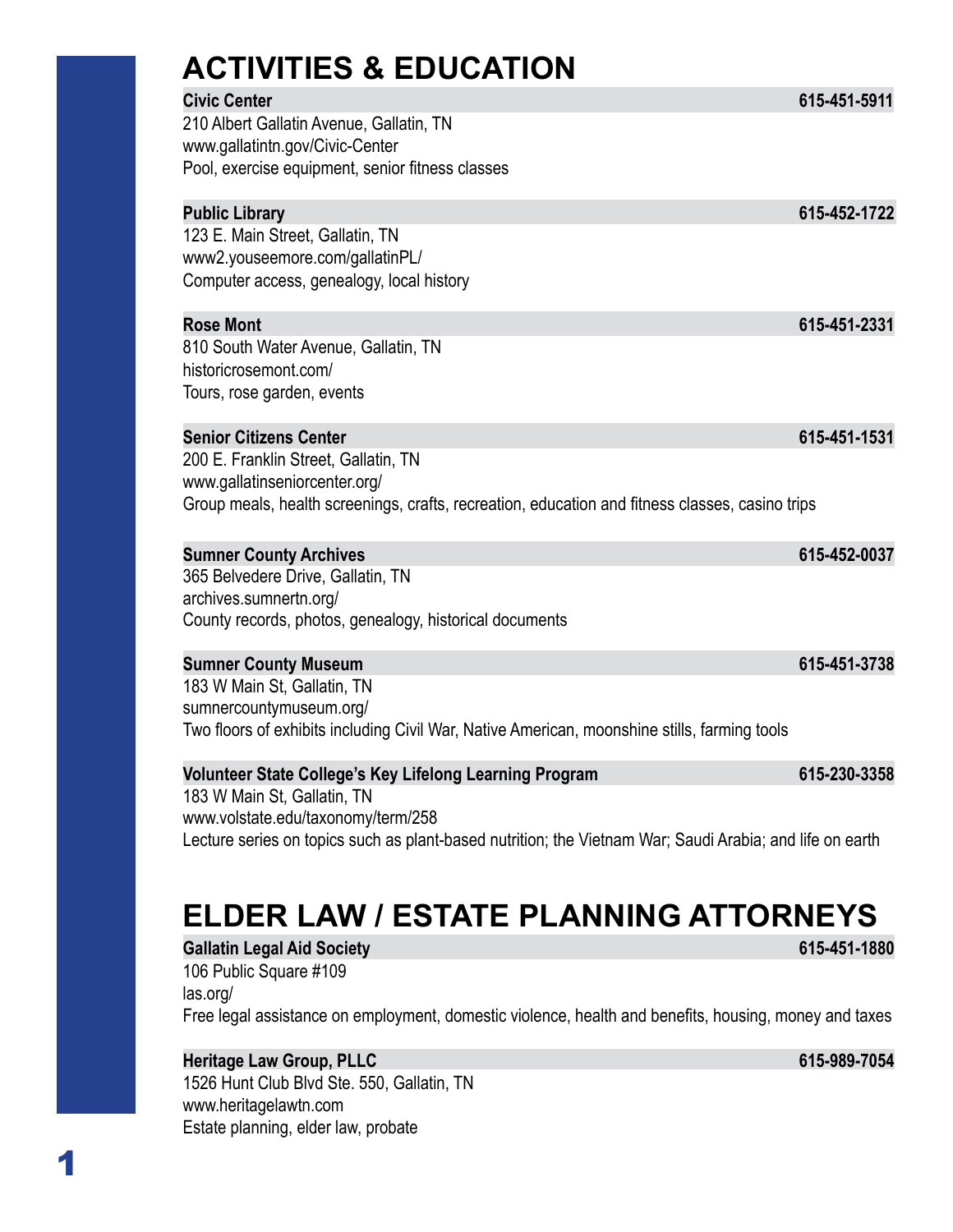## **FINANCIAL ASSISTANCE**

### Mid-Cumberland Community Action Agency **615-452-7570**

600 Small Street, Suite 122 Gallatin, TN www.midcumberland.org/ Utilities and rent assistance, disabled services, weatherization

### **FOOD & CLOTHING**

#### **Gallatin Cares 615-452-7570**

200 E. Franklin Street, Gallatin, TN https://www.gallatincares.org/ Short-term economic assistance, food pantry, thrift store

#### **Sumner County Food Bank** 615-452-4022

1021 Woods Ferry Road, Gallatin, TN sumnercountyfoodbankgallatin.com/ Food giveaways on the third Tuesday of each month from 9:00AM until 1:00PM. Bring a photo ID and a utility bill that shows your Sumner County address.

#### **Senior Citizens Center 615-451-1531**

200 E. Franklin Street, Gallatin, TN www.gallatinseniorcenter.org/ Hot lunch for a small fee. Delivers to Christian Towers and the Manor.

#### **Sumner County SNAP** (formerly Food Stamps) 615-451-5814

393 Maple Street #200 Gallatin, TN www.tn.gov/humanservices.html The Supplemental Nutrition Assistance Program (SNAP, formerly known as food stamps) provides nutritional assistance benefits to children and families, the elderly, the disabled, unemployed and working families.

### **GENERAL INFORMATION**

| <b>Eldercare Locator</b>                                                         | 800-677-1116 |
|----------------------------------------------------------------------------------|--------------|
| www.eldercare.acl.gov                                                            |              |
| Helps identify community resources for older adults nationwide.                  |              |
| <b>TN Council on Aging of Middle Tennessee</b>                                   | 615-255-1010 |
| https://www.coamidtn.org/directory/                                              |              |
| In home services, meals on wheels, transportation information                    |              |
| <b>United Way 211</b>                                                            | 211          |
| Info on healthcare, food and financial assistance, counseling and legal services |              |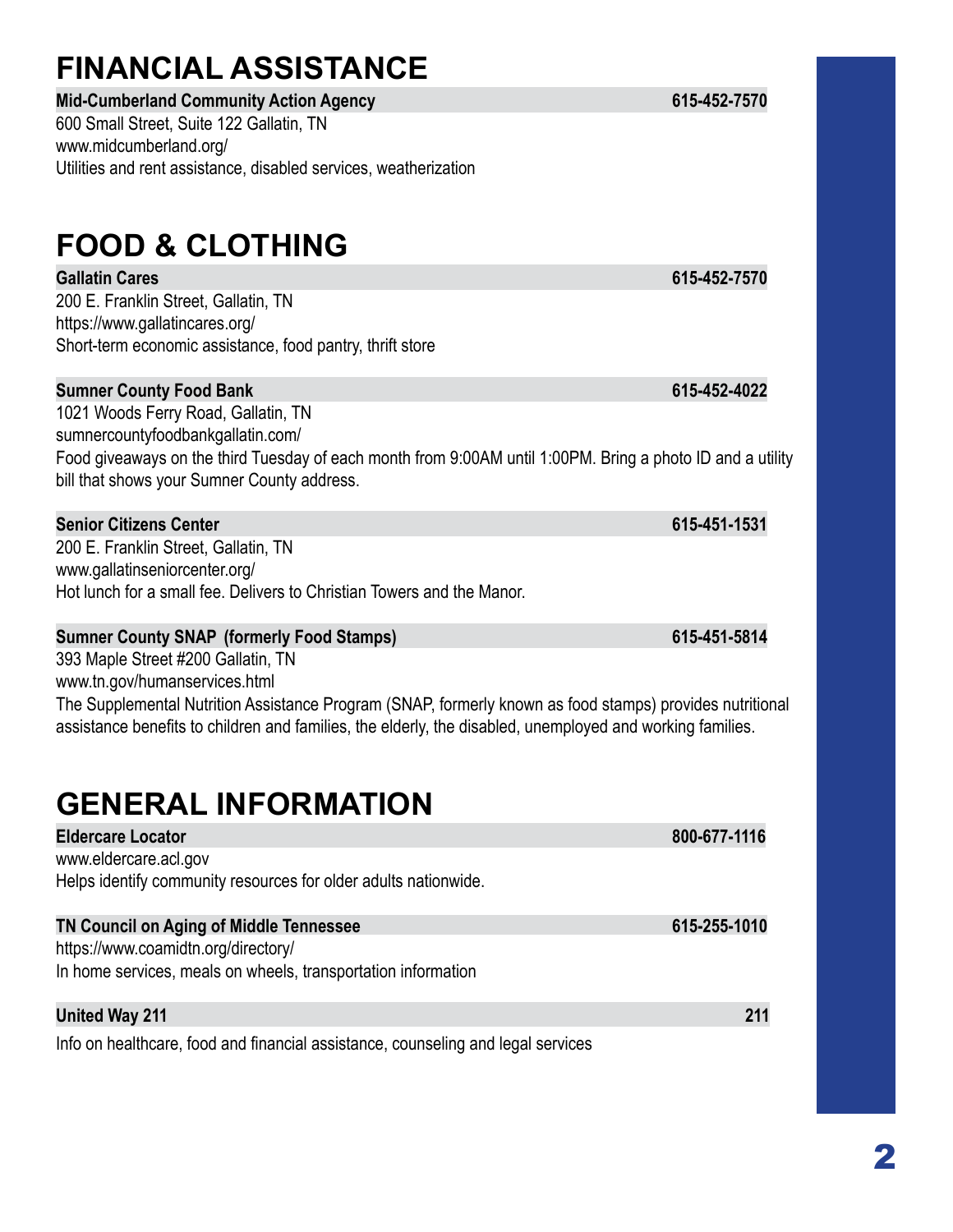### **GOVERNMENT SERVICES**

#### *EMPLOYMENT*

**American Job Center 615-451-5800** 1598 GreenLea Blvd Jobs4tn.gov Employment, job training, GED, drivers' education

#### *SCAMS*

**U.S. Postal Service 877-876-2455**  usps.com/postalinspectors

Mail fraud, ID theft

#### **Tennessee Senior Medicare Patrol 931-432-3293**

www.smpresource.org/ Assist Medicare beneficiaries to prevent, detect, and report health care fraud, errors, and abuse.

#### *SOCIAL SECURITY*

**Social Security Gallatin Branch 866-964-7392** 637 Commons Drive, Gallatin, TN www.ssa.gov/ Statement information, change of address, calculating and managing benefits

### *SOLICITATION REDUCTION*

**National "Do Not Call" Registry 888-382-1222** Federal protection from sales calls to your telephone.

#### Gallatin "Do Not Solicit" Registry **615-451-5895**

www.gallatintn.gov/460/Do-Not-Solicit-Registry Local protection from door-to-door sales. Register online. Stickers available at Gallatin City Hall.

#### *VETERANS SERVICES*

**TN Dept of Veterans Services** 615-741-2345 www.tn.gov/veteran.html Mental health, benefits, cemeteries

#### **VA Caregiver Support Services** 855-260-3274

www.caregiver.va.gov Information about services available through the VA to help with the caring for a veteran including adultday services, home care and respite.

#### **Veterans' Clinic 615-741-2345**

419 SteamPlant Road, Gallatin, TN www.tennesseevalley.va.gov/locations/Gallatin\_VA\_Clinic.asp Primary Care, Mental Health, Social Work, Clinical Pharmacist, Behavioral Health, and Whole Health (Chiropractic, Physical Therapy, and Acupuncture)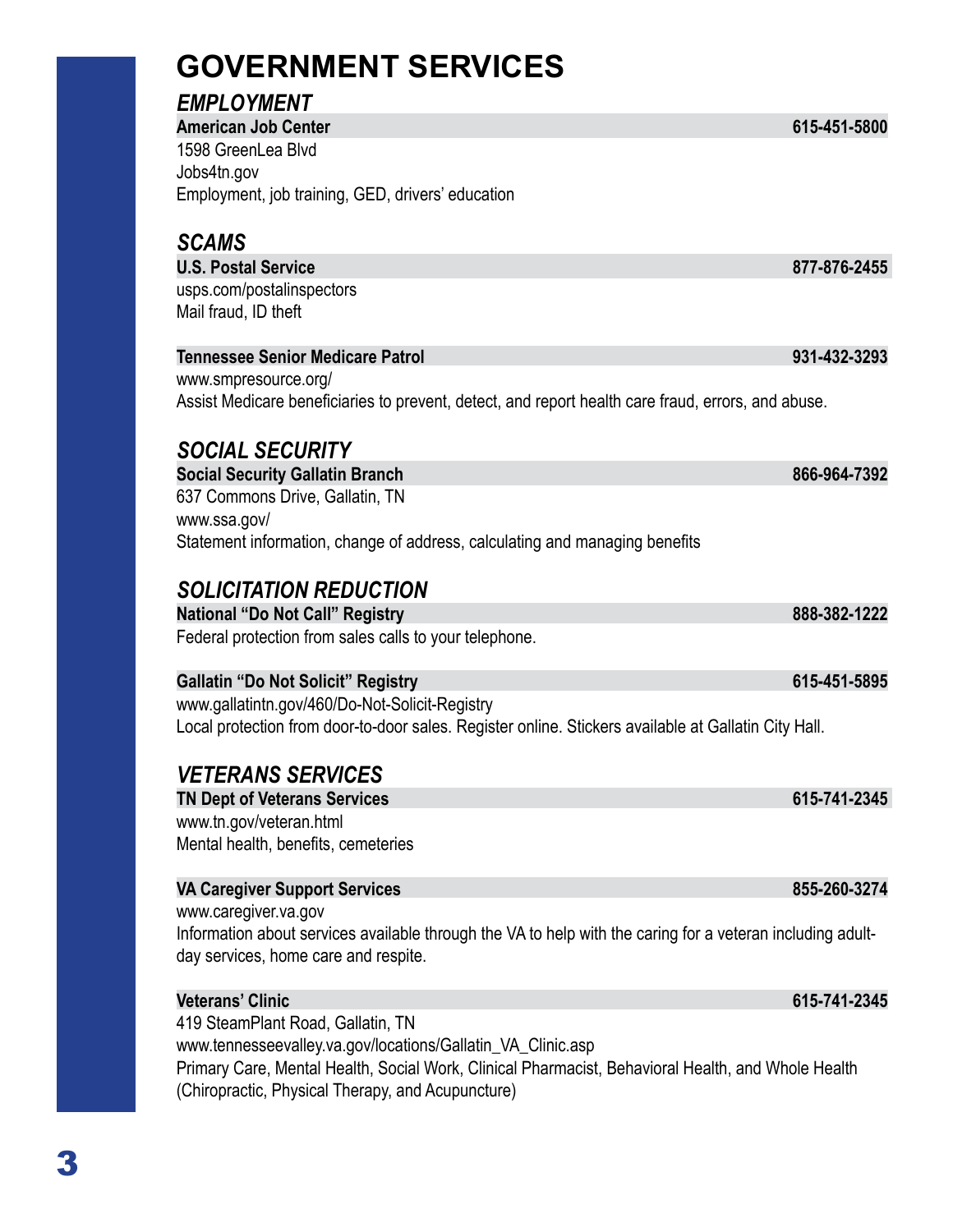| <b>Veterans Crisis Line</b>                                                                                    | 800-273-8255 |
|----------------------------------------------------------------------------------------------------------------|--------------|
| Text available by texting 838255                                                                               |              |
| 24/7 support, free, confidential                                                                               |              |
|                                                                                                                |              |
| <b>VA Health Resource Center</b>                                                                               | 877-222-8387 |
| Information on VA health benefits, eligibility, billing and pharmacy-related inquiries                         |              |
| www.va.gov/HEALTHBENEFITS/resources/hrc.asp                                                                    |              |
| <b>US Veteran Transportation</b>                                                                               | 615-390-7160 |
| Shared van rides from the City of Gallatin to VA Medical Appointments primarily in Nashville or Murfreesboro.  |              |
|                                                                                                                |              |
| <b>HEALTH</b>                                                                                                  |              |
| <b>COUNTY HEALTH &amp; OTHER CLINICS</b>                                                                       |              |
| <b>Salvus Center</b>                                                                                           | 615-451-0038 |
| 556 Hartsville Pike, Gallatin, TN                                                                              |              |
| www.salvuscenter.org/                                                                                          |              |
| Faith-based primary medical care. Serving working uninsured of Sumner County.                                  |              |
|                                                                                                                |              |
| <b>Sumner County Health Department</b>                                                                         | 615-206-1100 |
| 1005 Union School Road, Gallatin, TN                                                                           |              |
| www.sumnertn.org/offices/health                                                                                |              |
| Preventative and sick care, family planning, immunizations, vital records. Health services based on a sliding  |              |
| fee scale.                                                                                                     |              |
| <b>DENTAL CARE</b>                                                                                             |              |
|                                                                                                                | 615-644-4746 |
| <b>Hope Dental Services</b><br>1124 New Highway 52 East, Westmoreland, TN                                      |              |
| hopefamilyhealth.org/                                                                                          |              |
| Discounted dental services for those at poverty levels.                                                        |              |
|                                                                                                                |              |
| <b>DISABILITIES</b>                                                                                            |              |
| <b>Tennessee Disability Pathfinder</b>                                                                         | 800-640-4636 |
| vkc.mc.vanderbilt.edu/pathsearch/                                                                              |              |
| Statewide referral services for disability resources operated by Vanderbilt Kennedy Center                     |              |
| <b>ARC Tennessee</b>                                                                                           | 615-248-5878 |
| www.thearctn.org/                                                                                              |              |
| Assists those with intellectual disabilities and their families                                                |              |
|                                                                                                                |              |
| <b>EmpowerTN</b><br>empowertn.org/                                                                             | 615-292-5803 |
| Peer support, individual and systems advocacy, independent living skills training                              |              |
|                                                                                                                |              |
| <b>Technology Access Center</b>                                                                                | 615-248-6733 |
| tacnashville.org/                                                                                              |              |
| Promotes the independence and participation of individuals of all ages with disabilities in school, work, play |              |

and everyday activities through their use of assistive technology.

### 4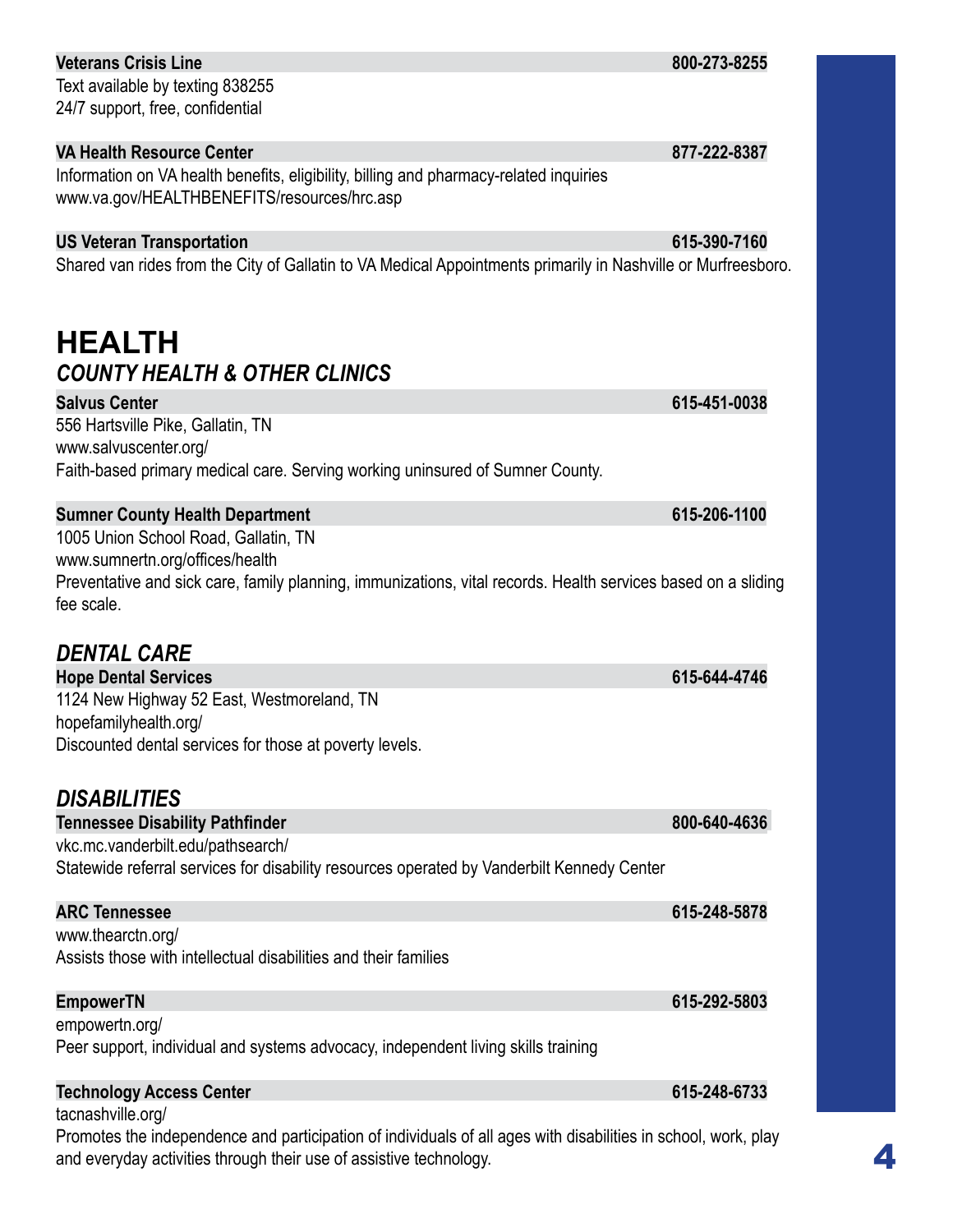### United Cerebral Palsy of Middle Tennessee 615-242-4091

ucpmidtn.org/ Advancing independence for those affected by mobility issues.

**Volunteers of America 615-885-2552** www.voa.org/ Affordable housing, basic needs, mental health

### *HEALTH INFORMATION & SUPPORT*

www.alz.org/tn Referral to local support groups, early stage memory loss and caregiver support group, safe return identification program, helpline and community resource/education centers for caregivers

Alzheimer's Association, Tennessee Chapter 615-315-5880

#### **Area Agency on Aging and Disability 615-255-1010**

tn.gov/content/tn/aging.html

Information and referral helpline for seniors and other adults with physical disabilities in the Greater Nashville area. Services include Medicare counseling and serves ad the entry point for home and community based services

#### **TN Council on Aging of Middle Tennessee 615-255-1010**

www.coamidtn.org/directory/ In home services, meals on wheels, transportation information

#### **Mental Health America of the Mid-South 615-269-5355**

https://www.mhamt.org/ Concerned caregivers, education courses, support group, referrals and in-home education

### *HEALTH INSURANCE*

**Health Assist Tennessee 615-313-9972** www.getcoveredtenn.org/

If you are NOT eligible for Medicaid (TennCare) or Marketplace health insurance, Health Assist can help you find local resources to help access affordable healthcare.

| <b>Medicare Customer Call Center</b>                                                                                                                                                      | 800-633-4227 |
|-------------------------------------------------------------------------------------------------------------------------------------------------------------------------------------------|--------------|
|                                                                                                                                                                                           |              |
| <b>National Council on Aging</b>                                                                                                                                                          | 571-527-3900 |
| https://www.ncoa.org/                                                                                                                                                                     |              |
| Offers online tools and a nationwide network to find best solutions to improve your health and economic<br>security—and we strengthen government programs that we all depend on as we age |              |
| <b>Social Security Administration</b>                                                                                                                                                     | 800-772-1213 |
| www.ssa.gov                                                                                                                                                                               |              |
| Retirement benefits for those at least 61 years old                                                                                                                                       |              |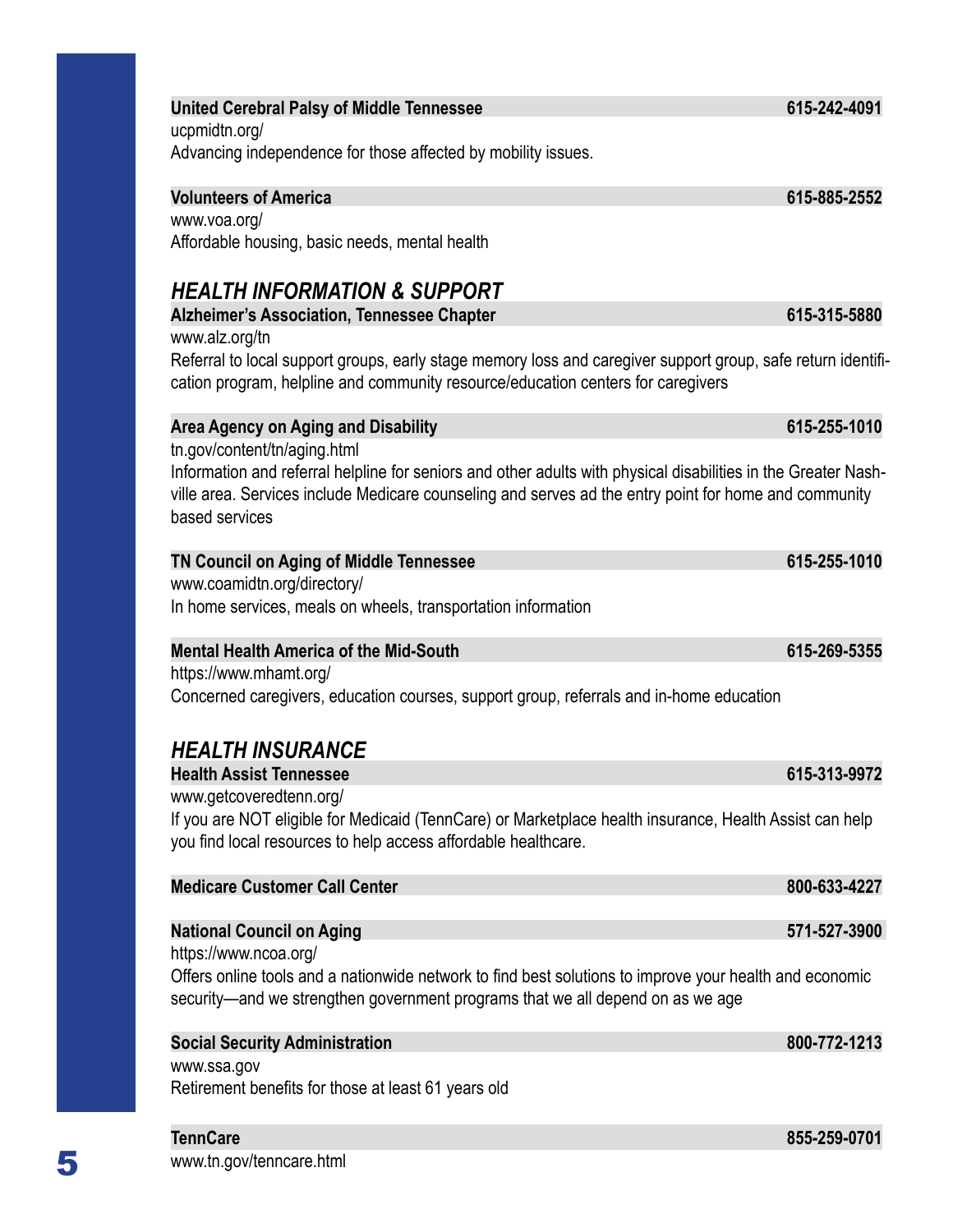TennCare is the state of Tennessee's Medicaid program providing health insurance, including long-term services and supports, through the use of managed care.

#### **TN State Health Insurance Assistance Program 877-801-0044**

Offers free Medicare information and counseling including information on Medicare Part D, Medicare Supplements and Medicare Advantage Plans.

#### *HOSPITALS, URGENT CARE & ER*

**Sumner Regional Medical Center 615-452-4210** 

555 Hartsville Pike, Gallatin, TN

www.mysumnermedical.com/

Offering a wide continuum of care provided by more than 300 physicians in more than 50 medical specialties and sub-specialties, backed by the latest imaging technologies, state-of-the-art surgical suites, critical care rooms, intelligent emergency department design and all-new private patient wellness rooms.

**Moore Life Urgent Care (CLINIC) 615-461-8784**

| <b>MODIE</b> LIFE DIGEIII CAIE (CLINIC)                                                                                                                                       | VIJ-4VI-VI V |
|-------------------------------------------------------------------------------------------------------------------------------------------------------------------------------|--------------|
| 253 W. Main Street, Gallatin, TN<br>moorelifeurgentcare.com/                                                                                                                  |              |
|                                                                                                                                                                               |              |
| Urgent care and walk-ins, medical weight loss, occupational health                                                                                                            |              |
| <b>Sumner Station (Emergency Room)</b>                                                                                                                                        | 615-328-3500 |
| 225 Big Station Camp; Gallatin, TN                                                                                                                                            |              |
| www.mysumnermedical.com/our-services/sumner-station-er                                                                                                                        |              |
| Adult and Pediatric Emergency Medical Services, open 24/7, 365 days a year, on-site diagnostic imaging<br>on-site laboratory for instant lab results, ER physicians and staff |              |
|                                                                                                                                                                               |              |

#### *MENTAL HEALTH*

**Cumberland Mental Health Services 615-452-1354** Addiction recovery, outpatient therapy, psychiatric medication management

#### *PRESCRIPTION ASSISTANCE*

| <b>AARP General Information</b>                                | 800-456-2277 |
|----------------------------------------------------------------|--------------|
| www.aarp.org/                                                  |              |
| Additional insurance to save costs on prescription medications |              |

| <b>Medicare</b>                                                                   | 800-633-4227 |
|-----------------------------------------------------------------------------------|--------------|
| www.medicare.gov                                                                  |              |
| Medicare is the federal health insurance program for: People who are 65 or older. |              |

#### *REHABILITATION*

| <b>Gallatin Center for Rehabilitation and Healing</b> | 615-452-2322 |
|-------------------------------------------------------|--------------|
| 438 N. Water Avenue, Gallatin, TN                     |              |
| http://gallatincenterrehab.com/                       |              |
| Short and long-term care. Secure dementia unit.       |              |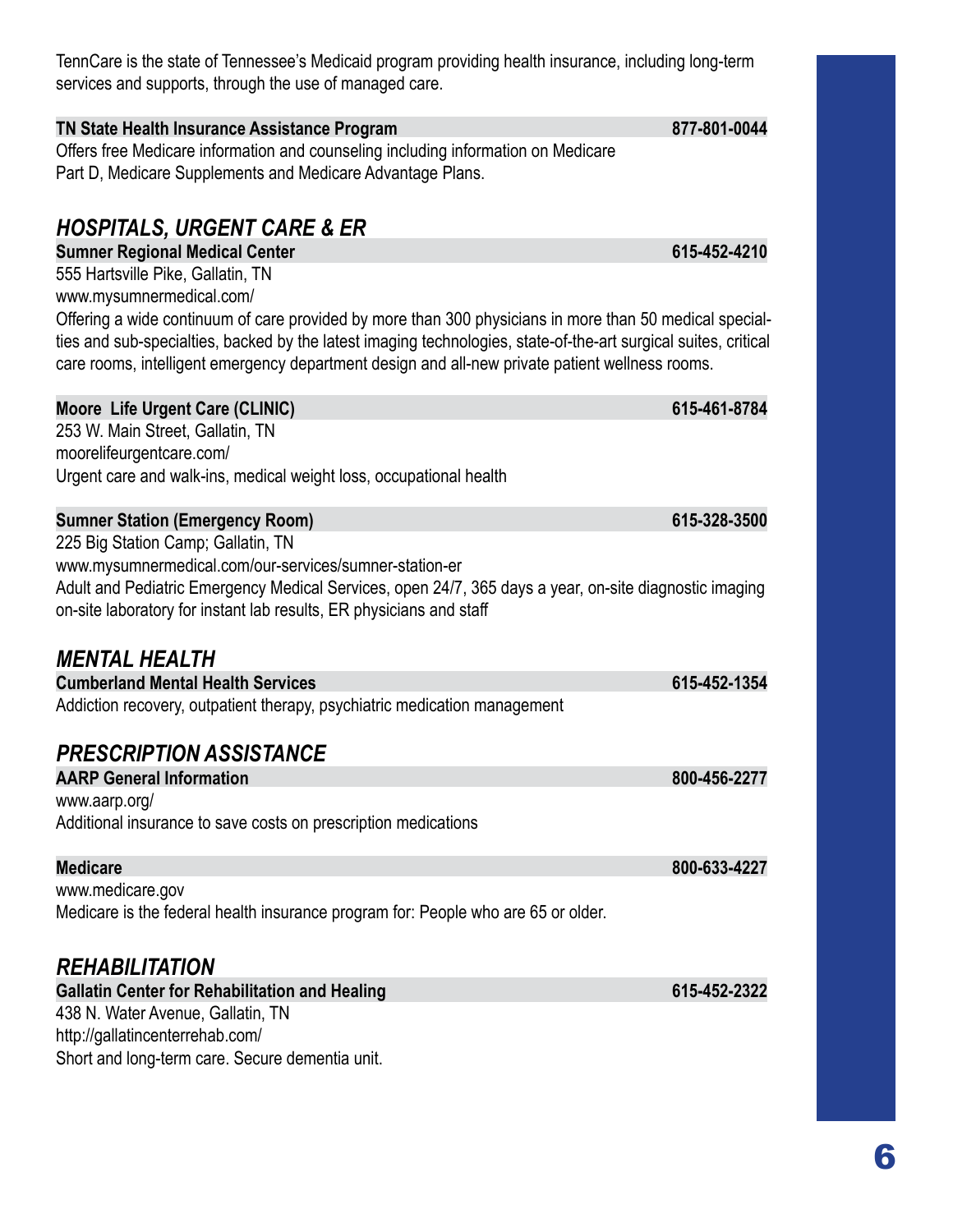|                                                                                                                                                                                                          | 615-451-0788                                                                                 |
|----------------------------------------------------------------------------------------------------------------------------------------------------------------------------------------------------------|----------------------------------------------------------------------------------------------|
| 140 Thorne Blvd, Gallatin, TN                                                                                                                                                                            |                                                                                              |
| nhccare.com/locations/nhc-place-sumner/                                                                                                                                                                  |                                                                                              |
| Respite care, assisted living, memory care                                                                                                                                                               |                                                                                              |
| <b>The Waters of Gallatin</b>                                                                                                                                                                            | 615-452-7132                                                                                 |
| 555 E. Bledsoe Street, Gallatin, TN                                                                                                                                                                      |                                                                                              |
| watersofgallatin.com/                                                                                                                                                                                    |                                                                                              |
| Rehabilitation, skilled nursing care, memory care                                                                                                                                                        |                                                                                              |
| <b>SUBSTANCE ABUSE</b>                                                                                                                                                                                   |                                                                                              |
| <b>Buffalo Valley</b>                                                                                                                                                                                    | 615-374-9397                                                                                 |
| 885 Highway 231 South, Castillian Springs                                                                                                                                                                |                                                                                              |
| http://www.buffalovalley.org/                                                                                                                                                                            |                                                                                              |
| Residential treatment center including opioids and alcohol.                                                                                                                                              |                                                                                              |
| <b>VISION</b>                                                                                                                                                                                            |                                                                                              |
| <b>Lion's Club</b>                                                                                                                                                                                       | 615-642-5777                                                                                 |
| www.gallatinlionsclub.org/                                                                                                                                                                               |                                                                                              |
| <b>Christian Towers of Gallatin</b>                                                                                                                                                                      |                                                                                              |
|                                                                                                                                                                                                          |                                                                                              |
| 138 E. Franklin Street, Gallatin, TN                                                                                                                                                                     |                                                                                              |
| www.ctandmgallatin.org/                                                                                                                                                                                  |                                                                                              |
| Age 62+, independent living, affordable housing                                                                                                                                                          |                                                                                              |
| <b>Crestwood Towers</b>                                                                                                                                                                                  |                                                                                              |
| 212 N. Boyers Avenue, Gallatin, TN                                                                                                                                                                       |                                                                                              |
| Low-income, affordable housing                                                                                                                                                                           |                                                                                              |
| <b>Gallatin Housing Authority</b>                                                                                                                                                                        |                                                                                              |
| 401 N. Boyers Avenue, Gallatin, TN                                                                                                                                                                       |                                                                                              |
| http://www.gallatinha.com/                                                                                                                                                                               |                                                                                              |
| Affordable housing                                                                                                                                                                                       |                                                                                              |
| <b>The Waters of Gallatin</b>                                                                                                                                                                            |                                                                                              |
| 555 E. Bledsoe Street, Gallatin, TN                                                                                                                                                                      |                                                                                              |
| http://watersofgallatin.com/                                                                                                                                                                             |                                                                                              |
| Age 55+ community, independent living                                                                                                                                                                    |                                                                                              |
| <b>Sumner County Veterans Home</b>                                                                                                                                                                       |                                                                                              |
| 1105 S. Water Ave, Gallatin, TN                                                                                                                                                                          |                                                                                              |
|                                                                                                                                                                                                          |                                                                                              |
|                                                                                                                                                                                                          |                                                                                              |
| www.facebook.com/pages/Sumner-County-Veterans-Home/781275958565441<br><b>Brookdale Gallatin</b><br>400 Hancock Street, Gallatin, TN<br>www.brookdale.com/en/communities/brookdale-gallatin.html?cid=yext | 615-452-9363<br>615-451-9008<br>615-452-1661<br>615-452-7132<br>615-452-3402<br>615-451-7722 |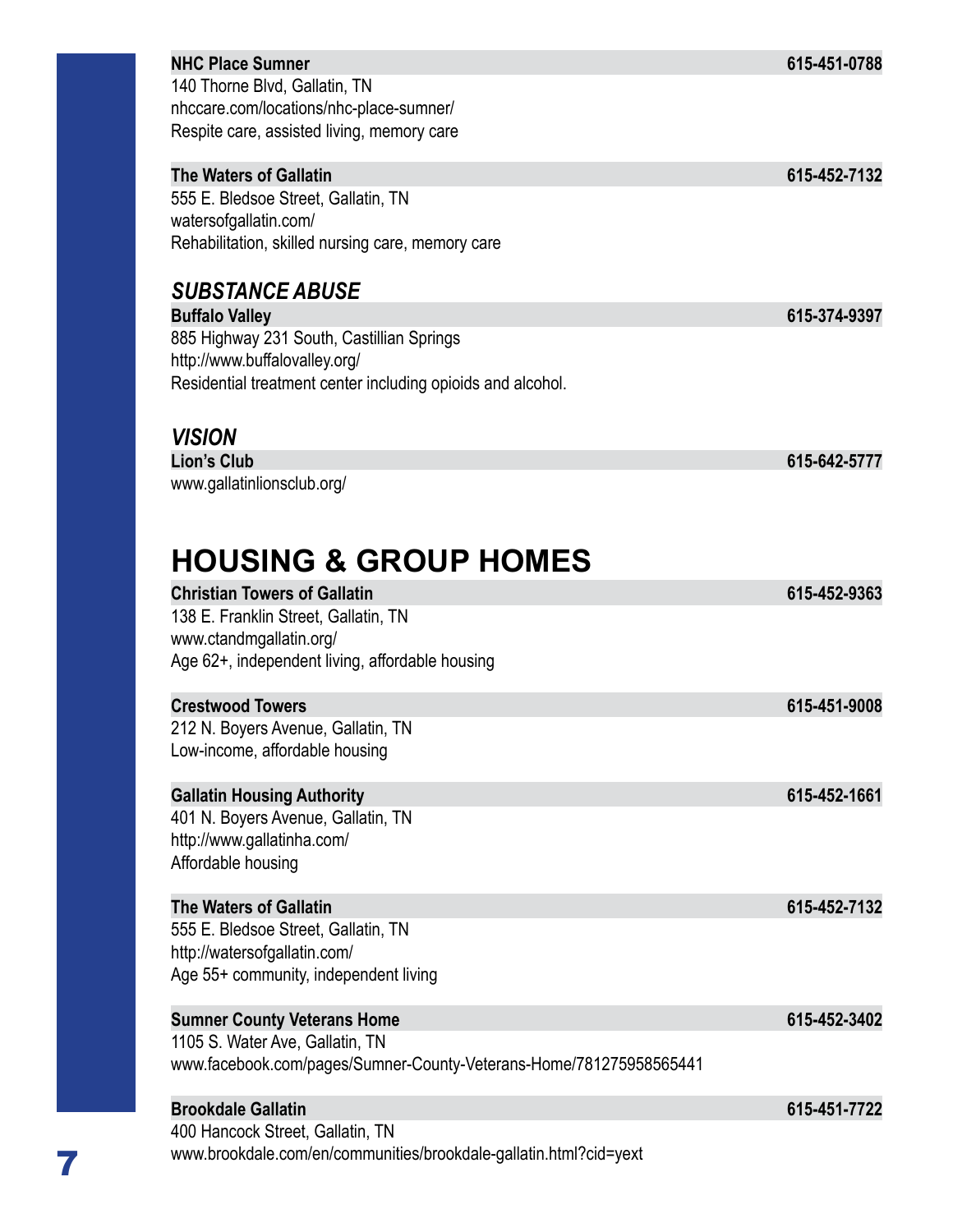| Assisted and independent living, memory care, skilled nursing, hospice                                 |              |
|--------------------------------------------------------------------------------------------------------|--------------|
| <b>Morningside of Gallatin</b>                                                                         | 615-230-5600 |
| 1085 Hartsville Pike, Gallatin, TN                                                                     |              |
| www.fivestarseniorliving.com/communities/tn/gallatin/morningside-of-gallatin                           |              |
| Assisted living, respite care, short-term stays                                                        |              |
| <b>NHC Place Sumner</b>                                                                                | 615-451-0788 |
| 140 Thorne Blvd, Gallatin, TN                                                                          |              |
| nhccare.com/locations/nhc-place-sumner/                                                                |              |
| Independent and assisted living, memory care                                                           |              |
| <b>RESPITE CARE ONLY</b> (Adult day-services center)                                                   |              |
| <b>The Veranda</b>                                                                                     | 615-675-4345 |
| 650 Gallatin Pike, Suite 7a, Gallatin, TN                                                              |              |
| Exercises, crafts and social interaction. Monthly support group for caregivers.                        |              |
| <b>HELP AT HOME &amp; HOME REPAIRS</b>                                                                 |              |
| <b>Preferred Care at Home of Sumner</b>                                                                | 615-970-3737 |
| 1529 Hunt Club Blvd #100, Gallatin, TN                                                                 |              |
| preferhome.com/                                                                                        |              |
|                                                                                                        |              |
| Home-care services including companion, Alzheimer's, hospital to home and end of life care.            |              |
| <b>Mid-Cumberland Community Action Agency</b>                                                          | 615-452-7570 |
| 600 Small Street, Suite 122 Gallatin, TN                                                               |              |
| www.midcumberland.org/                                                                                 |              |
| The Weatherization Assistance Program improves the energy efficiency of low-income homes.              |              |
|                                                                                                        |              |
|                                                                                                        |              |
| TRANSPORTATION                                                                                         |              |
| <b>American Cancer Society</b>                                                                         | 800-227-2345 |
| www.cancer.org/treatment/support-programs-and-services/road-to-recovery.html                           |              |
| The "Road to Recovery" program pairs ride volunteers with those cancer patients                        |              |
| <b>Senior Ride Sumner</b>                                                                              | 615-431-2660 |
| www.communitylifebridge.org                                                                            |              |
| Low-cost assisted ride service that pairs a senior who needs a ride with a volunteer who can give one. |              |
| <b>GoGo Grandparent</b>                                                                                | 855-464-6872 |
| gogograndparent.com/                                                                                   |              |